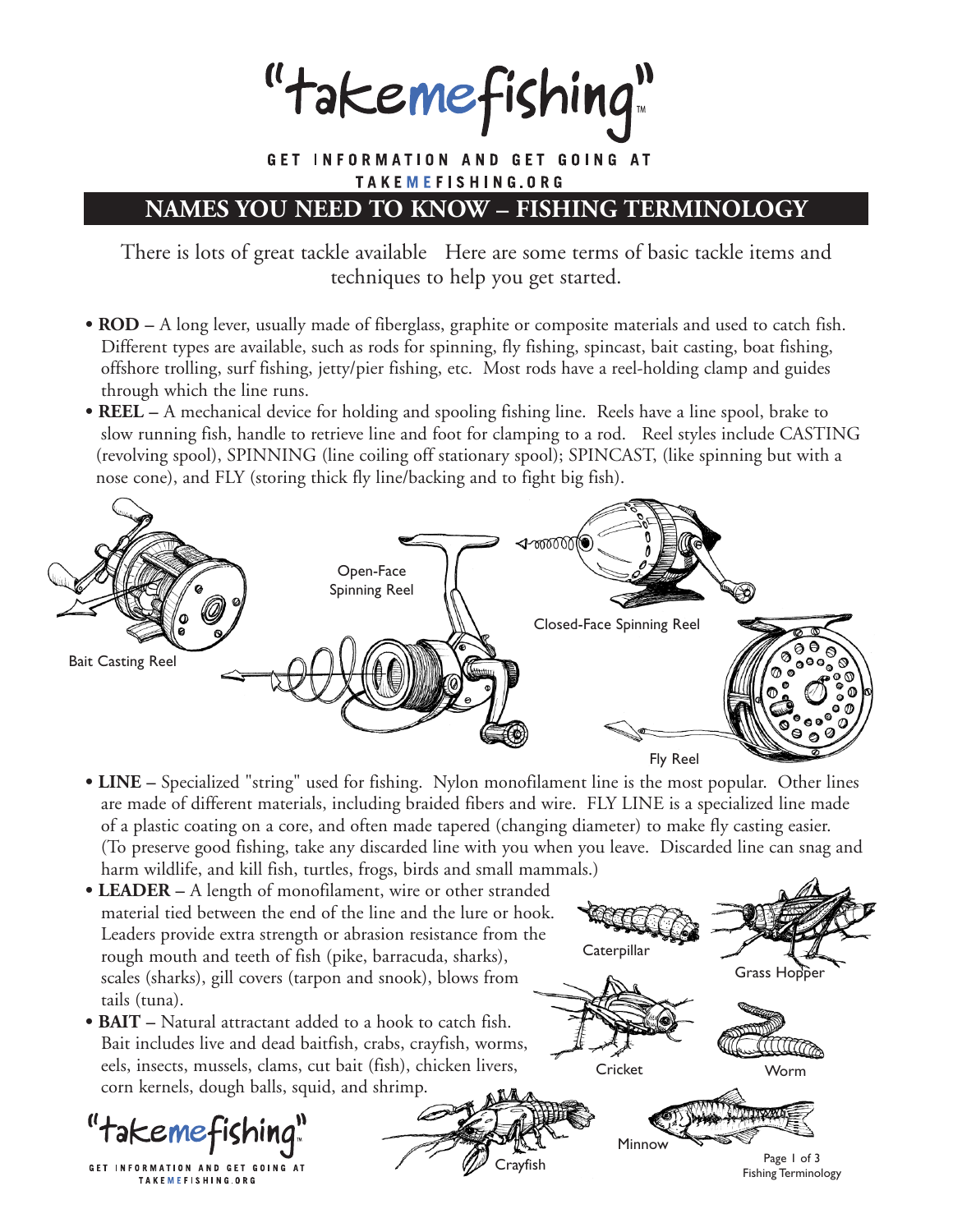**• LURE –** Any artificial item designed to attract fish and fitted with hooks. These include flies, hard plastic or wood lures (or plugs), soft plastic imitations, large offshore skirted baits, metal spoons, lead-head lures Hooks (jigs), bladed lures, spinners, spinnerbaits. • **HOOK** – A metal wire device shaped like a "J" with an opening or "eye" at one end to which the line is tied and a point at the other end to catch the fish. Circle hooks have an angled point. Double and treble hooks have two or three points, respectively. **• SINKER –** A weight of lead or other metals designed to sink a hooked bait or lure. **• FLOAT –** Also called a "bobber", these suspend hooked baits off of the bottom, කුණුග and signal hits by "bobbing" when a fish takes the bait. Sinkers Floats or **• STRIKE –** Any "hit" by a fish taking a lure or bait. Bobbers**• TACKLE BOX -** A box or bag with special compartments and features to hold terminal tackle, lures, hooks, and other fishing gear. **• TERMINAL TACKLE –** A general term for describing bobbers, sinkers, hooks, rigs, snaps, swivels and other gear used at the end of a line. **• SNAP –** A small device similar to a dog leash snap, tied to the line and used for Snaps attachment and quick release of hooks, rigs and lures. **• SWIVEL –** A small device with two or more eyes (rings) a central swiveling part. They are used between a lure or leader and line to prevent line twist. Otherwise, line twist can occur when a Swivels revolving lure twists line to cause tangles. **• TROLLING –** A method of slowly running a boat while trailing lures or bait. This fishing method is used to cover a lot of water and to find fish. **• STILL FISHING - Fishing without moving the bait once it is cast. • CRANKBAIT –** A fish-like hard lure or plug designed to swim under the surface, often made of plastic or wood. Some are combined<br>with replaceable soft plastic tails.<br>**TOPWATER LURE** – Lures mesh and the state of the state of the state of the state of the state of the state of the state of **Crankbaits** with replaceable soft plastic tails. **• TOPWATER LURE –** Lures made of hard plastic, wood, hollow rubber/plastic and designed to float on the surface to attract fish when twitched or moved. **• SOFT PLASTIC LURES –** Made of a soft plastic to resemble a worm, lizard, crayfish, shrimp or  $\beta$ DDDDDDDDD generic wiggling creature. Often sold in bulk to be rigged on a hook by the angler. **Topwater** Lures **• SPINNERBAIT –** "Safety pin" style wire lures with one or more spinner blades on the end of one wire, and a weighted body, skirt and Soft Plastic Lures hook on the other. Used to fish around structure such as trees and stumps. Spinnerbait 'takemefishing

GET INFORMATION AND GET GOING AT TAKEMEFISHING.ORG

Page 2 of 3 Fishing Terminology